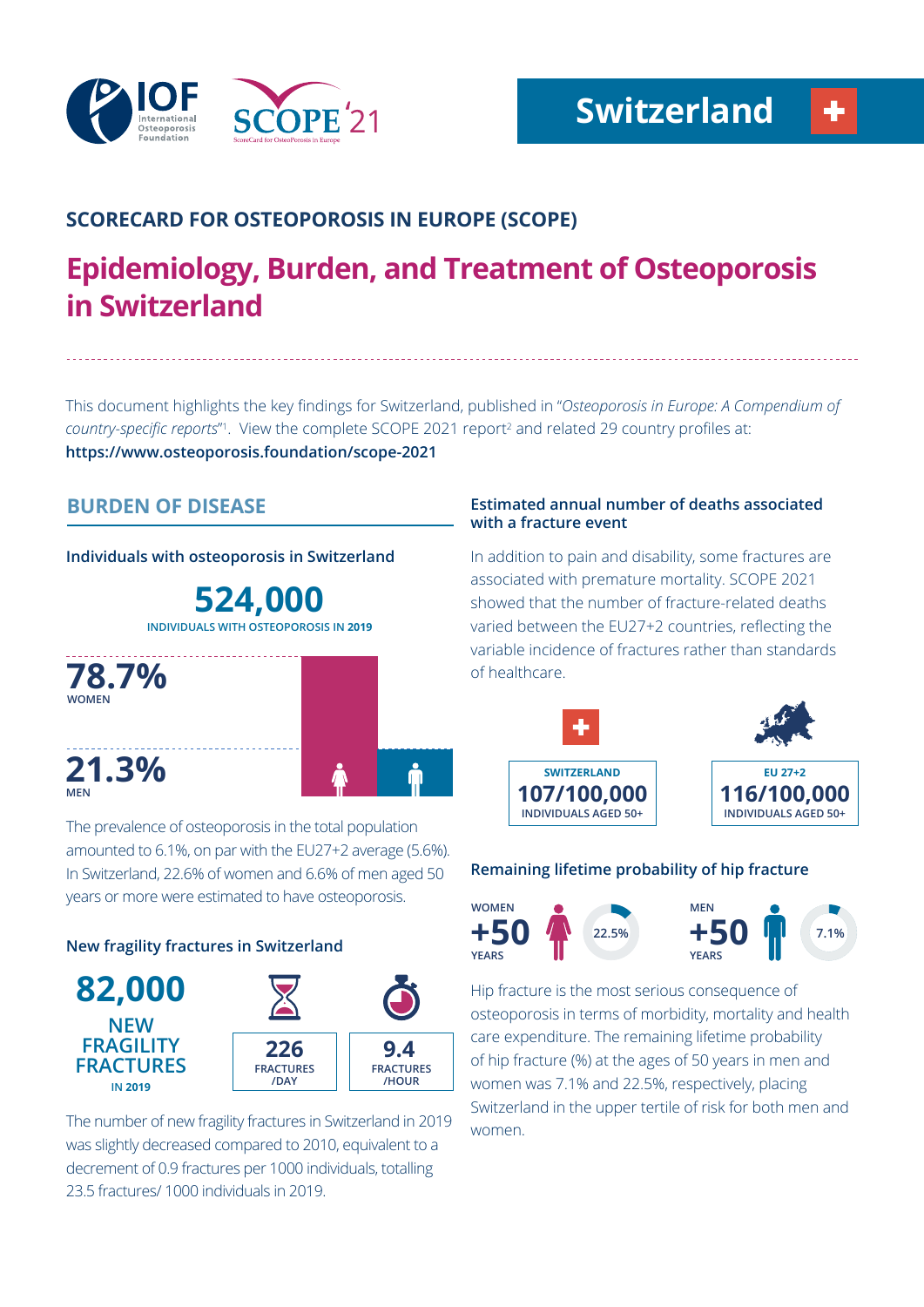

**THE NUMBER OF FRAGILITY FRACTURES IN SWITZERLAND IS EXPECTED TO INCREASE BY MORE THAN 37% BETWEEN 2019 AND 2034, WITH A SUBSTANTIAL IMPACT ON THE HEALTHCARE BUDGET**

**"**

# **Projected increase in the number of fragility fractures**

**+37.5% 82,000 113,000**



Age is an important risk factor for fractures. The Swiss population aged 50 years or more is projected to increase by 18.7% between 2019 and 2034, significantly above the EU27+2 average of 11.4%. The increases in men and women aged 75 years or more are even more marked; 57.0% for men; 39.1% for women. Accordingly, the number and burden of fragility fractures are likely to increase.

# **Healthcare cost of osteoporotic fractures**

The cost of osteoporotic fractures in Switzerland accounted for approximately 4.5% of healthcare spending (i.e., €3.4 billion out of €74.9 billion in 2019), which is significantly higher than the EU27+2 average of 3.5%. These numbers indicate a substantial impact of fragility fractures on the healthcare budget.

| Type of costs                                                                           |               |
|-----------------------------------------------------------------------------------------|---------------|
| Direct cost of incident fractures                                                       | €2.62 billion |
| Ongoing cost resulting from fractures<br>in previous years (long-term disability costs) | €746 million  |
| Cost of pharmacological intervention<br>(assessment & treatment)                        | $€60$ million |
| <b>Total direct cost</b><br>(excluding the value of QALYs* lost)                        | €3.4 billion  |

\*QALYs: Quality-Adjusted Life-Year – a multidimensional outcome measure that incorporates both the Quality (health-related) and Quantity (length) of life

In 2019, the average direct cost of osteoporotic fractures in Switzerland was €402.8/person, while in 2010 the average was €190.2/person (increase of 112%).

The 2019 data ranked Switzerland in 1st place in terms of highest cost of osteoporotic fractures per capita in the surveyed 29 countries.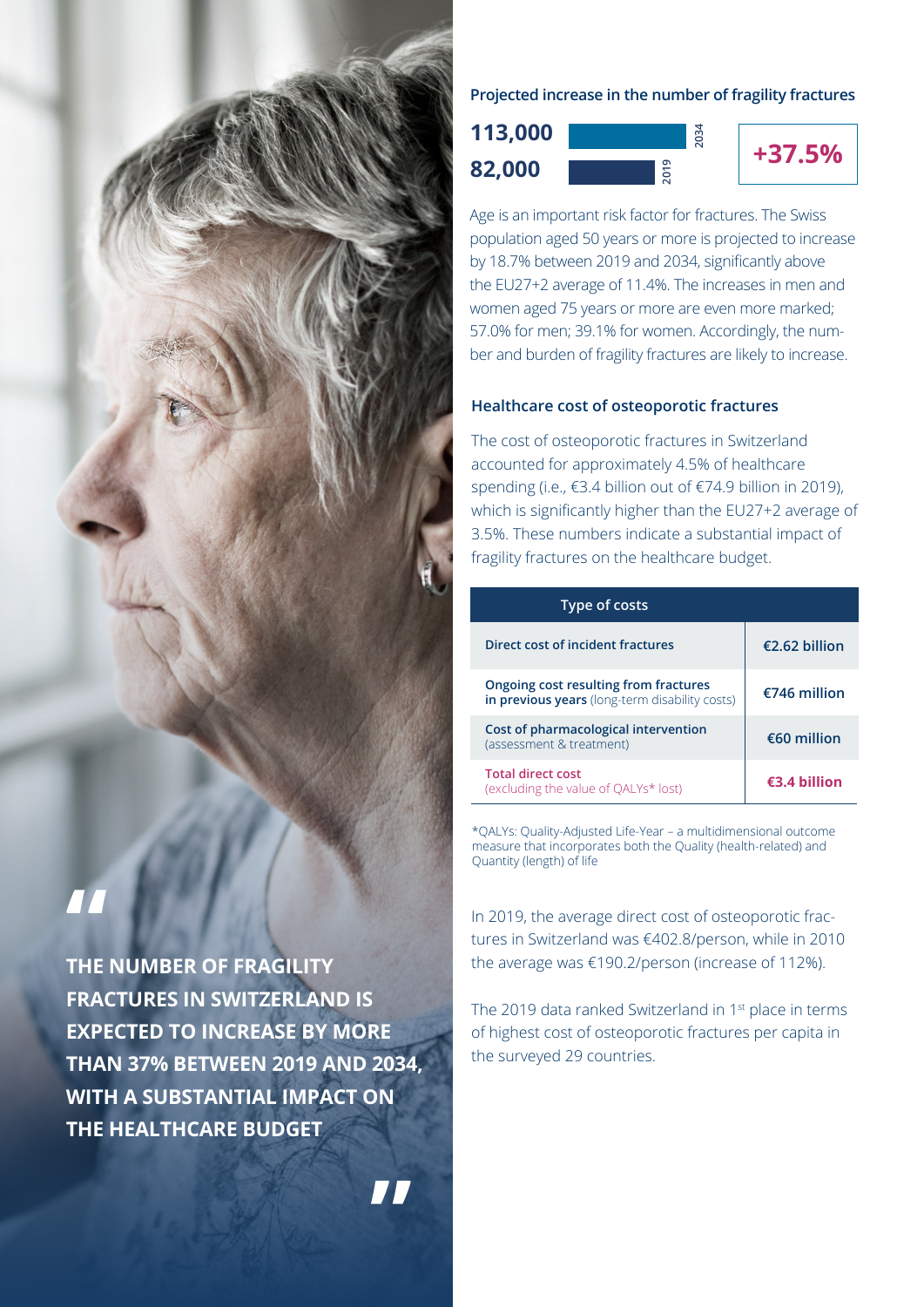# **POLICY FRAMEWORK**

# **SERVICE PROVISION**

Documentation of the burden of disease is an essential prerequisite to determine if the resources are appropriately allocated in accordance with the country's policy framework for the diagnosis and treatment of the disease.

#### **Key measures of policy framework for osteoporosis in Switzerland**

| Measure                                                  | Estimate                                                                         |
|----------------------------------------------------------|----------------------------------------------------------------------------------|
| <b>Established national fracture</b><br>registries       | <b>No</b>                                                                        |
| Osteoporosis recognised as<br>a specialty                | Nο                                                                               |
| <b>Osteoporosis primarily</b><br>managed in primary care | <b>No</b>                                                                        |
| Other specialties involved in<br>osteoporosis care       | Endocrinology,<br>Rheumatology,<br>Gynaecology, Geriatrics,<br>Internal medicine |
| Advocacy areas covered by<br>patient organisations       | Peer support                                                                     |

Despite the lack of established national fracture registries, the national data on hip fracture rates are of high quality in Switzerland. The administrative and medical statistics database of the Swiss Federal Statistical Office (SFSO) provides data on a national basis for hospital admissions<sup>3</sup>.

In Switzerland, osteoporosis and metabolic bone disease are not recognised specialties. However, osteoporosis is recognised as a component of specialty training.

Advocacy by patient organisations can fall into four categories: policy, capacity building and education, peer support, research and development. For Switzerland, only the area of peer support was covered.

The provision of medical services for osteoporosis was reviewed with certain key components, including reimbursement elements which may impair the delivery of healthcare.

#### **Service provision for osteoporosis in Switzerland**



Switzerland is one of the 12 (out of 27) countries which offered full reimbursement for osteoporosis medications.

The number of DXA units expressed per million of the general population amounted to 26.9 which puts Switzerland in 5th place among the EU27+2. Furthermore, the availability of Trabecular Bone Score (TBS), which measures bone quality, was second highest in Switzerland comparing all EU27+2 countries. The estimated average waiting time for DXA amounted to 14 days (10<sup>th</sup> rank). The reimbursement for DXA was conditional.

National fracture risk assessment models such as FRAX® and TOP (Tool Osteoporose Plattform) were available in Switzerland, as well as guidance on the use of fracture risk assessment within national guidelines.

Guidelines for the management of osteoporosis were available, with a focus on different specificities; postmenopausal women, osteoporosis in men, secondary osteoporosis including glucocorticoid-induced osteoporosis.

Fracture Liaison Services (FLS), also known as post-fracture care coordination programmes and care manager programmes were reported for 1-10% of hospitals in Switzerland.

In some surveyed countries, national quality indicators were available that allow to measure the quality of care provided to patients with osteoporosis or associated fractures. However, no use of national quality indicators was reported for Switzerland.